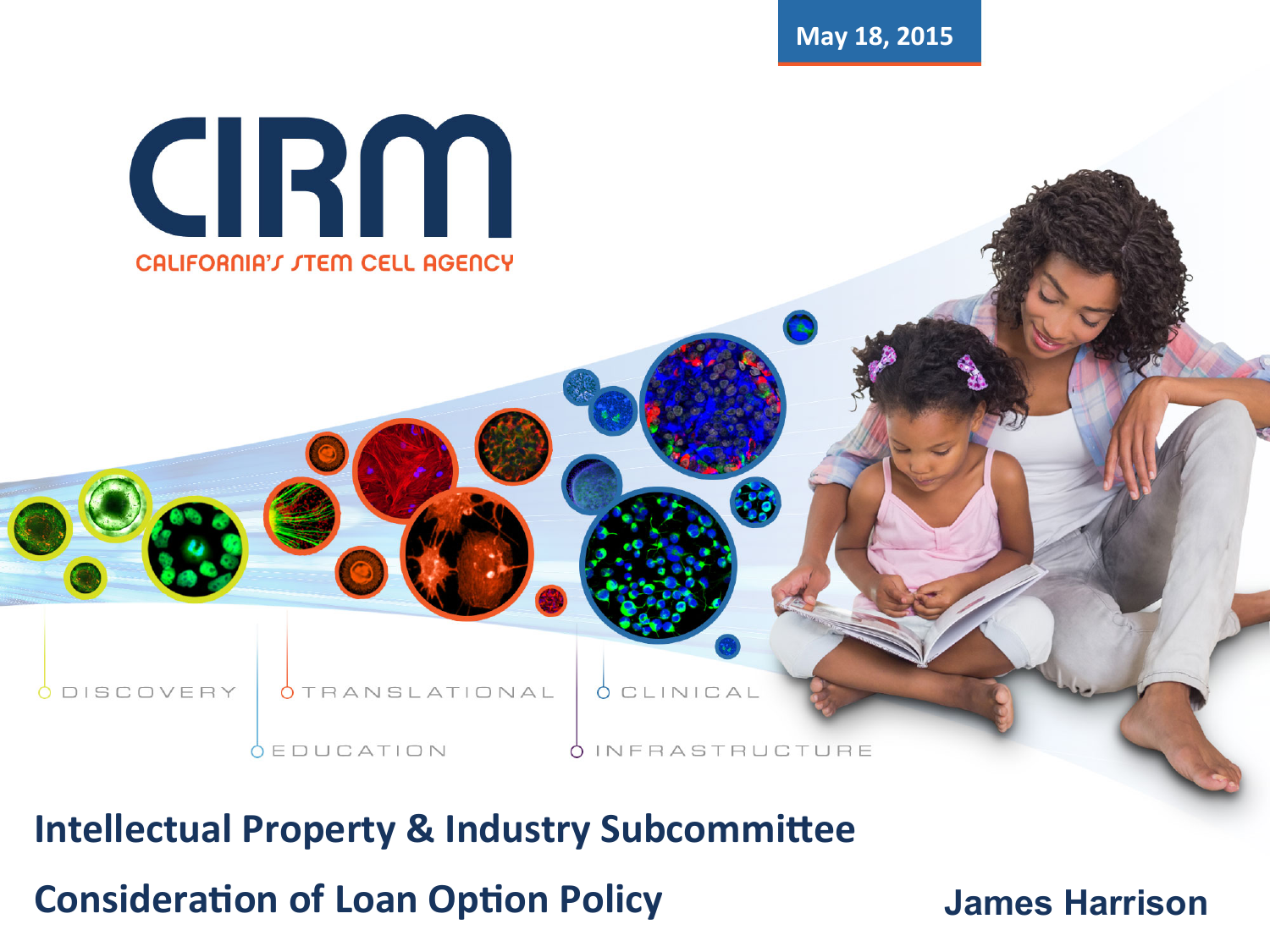## **CIRM Loans**

- CIRM established loan program in 2009.
- Original aims included re-investing loan proceeds into new research programs and offering industry alternative to grant program.
- To date, CIRM has made five loans, two of which are outstanding.

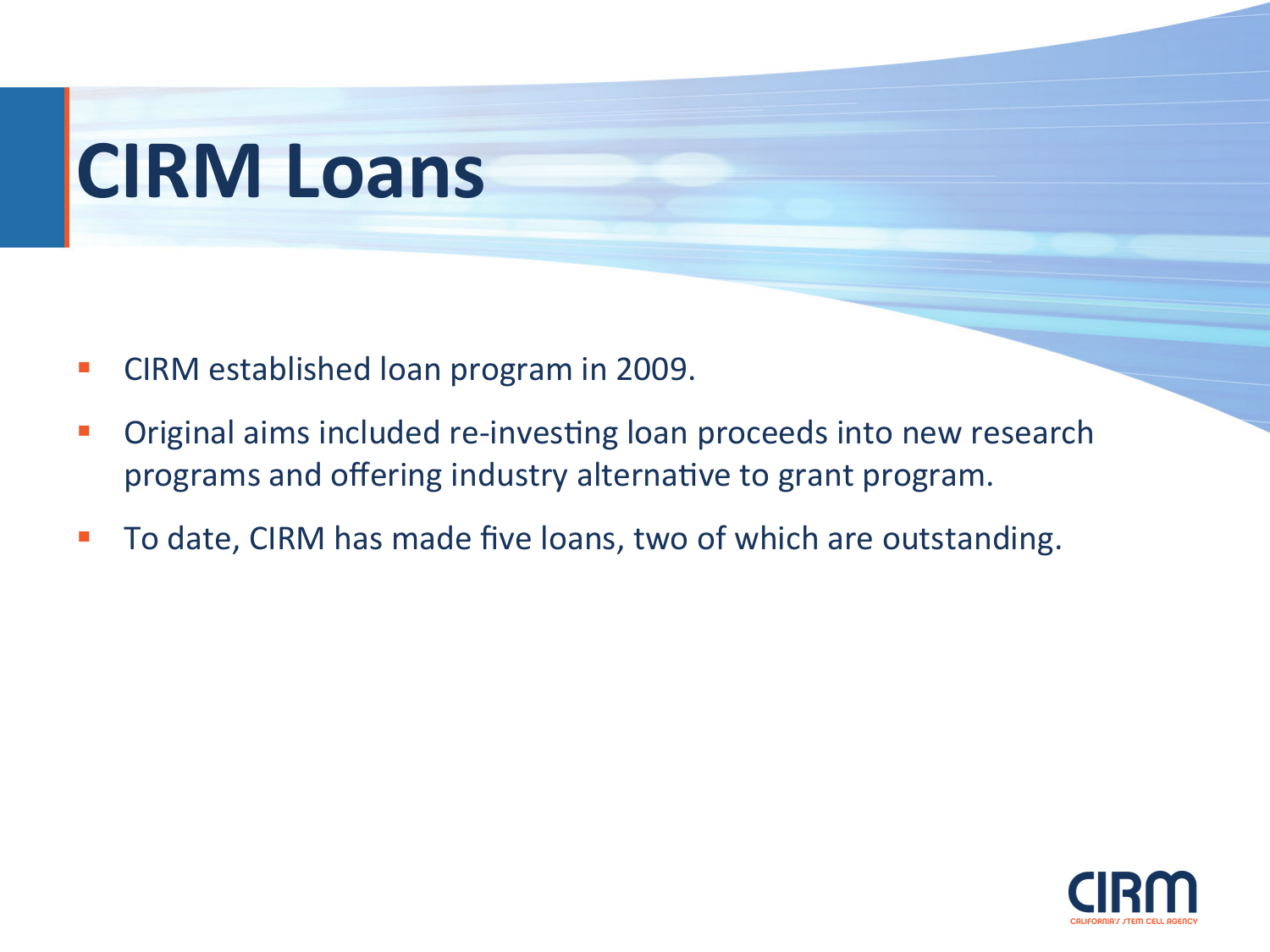## **CIRM Loans**

| Loan<br><b>Number</b> | <b>Loanee</b>       | <b>Status</b> | <b>Award</b><br><b>Amount</b> | <b>Amount</b><br><b>Disbursed</b> | <b>Amount</b><br><b>Forgiven</b> | <b>Amount</b><br><b>Repaid</b> |
|-----------------------|---------------------|---------------|-------------------------------|-----------------------------------|----------------------------------|--------------------------------|
| TR2-01844             | iPierian, Inc.      | Forgiven      | \$3,679,947                   | \$2,410,000                       | \$2,410,000                      | \$0                            |
| CT1-05168             | Geron, Inc.         | Repaid        | \$24,846,856                  | \$6,405,771                       | \$0                              | \$6,459,170                    |
| DR1-01423             | Viacyte, Inc.       | Active        | \$22,999,933                  | \$22,999,933                      | \$0                              | \$0                            |
| DR2A-05416            | Stem Cells,<br>Inc. | Forgiven      | \$19,309,403                  | \$9,580,807                       | \$8,901,641                      | \$679,166                      |
| DR2A-05735            | Capricor            | Active        | \$19,782,136                  | \$9,155,857                       | \$0                              | \$0                            |

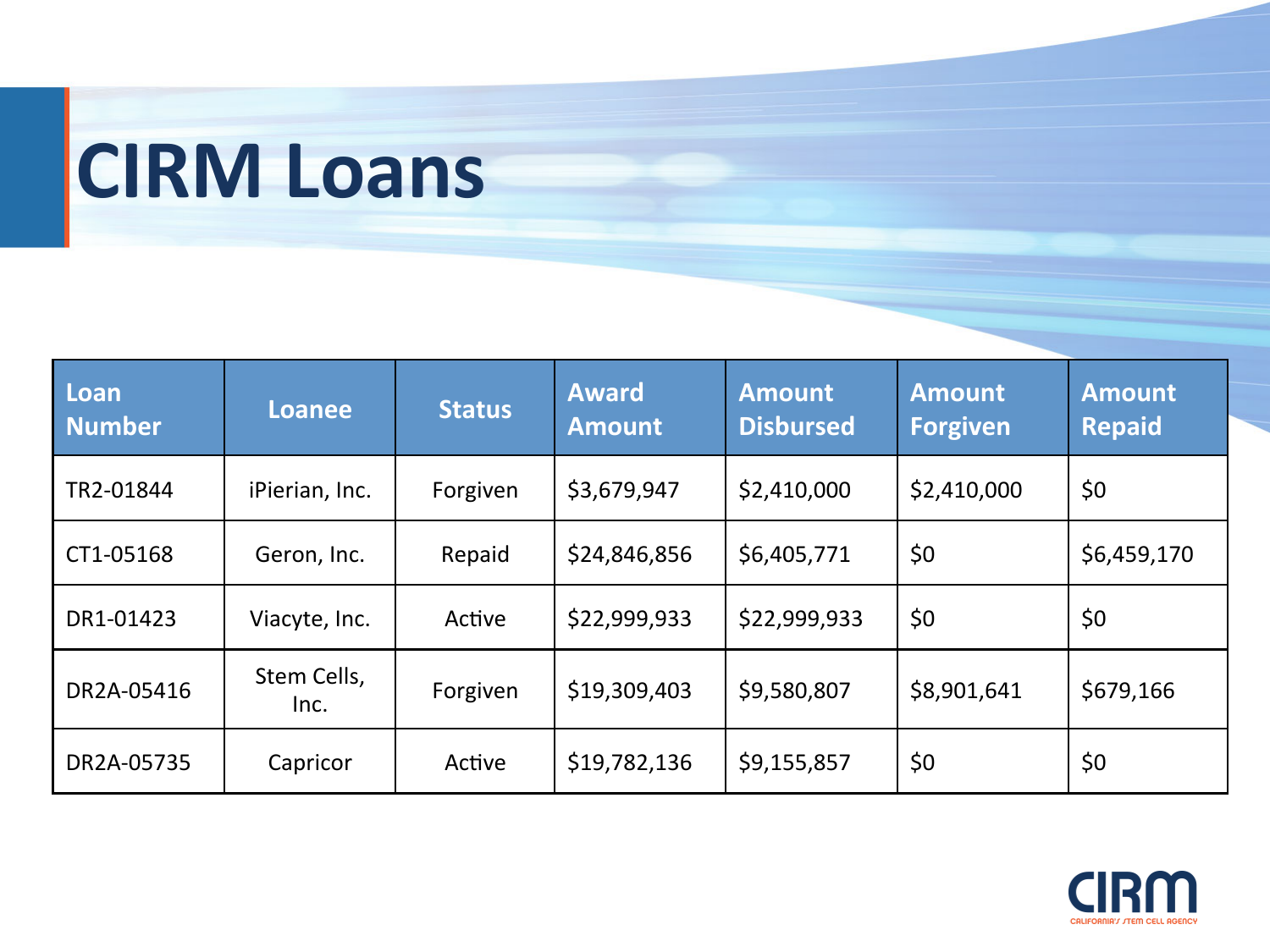## **CIRM Loans**

- **•** Reviewed loan program in order to evaluate whether it should be maintained in light of goals of CIRM 2.0.
- Concluded that program, if modified, could serve goals of CIRM 2.0.

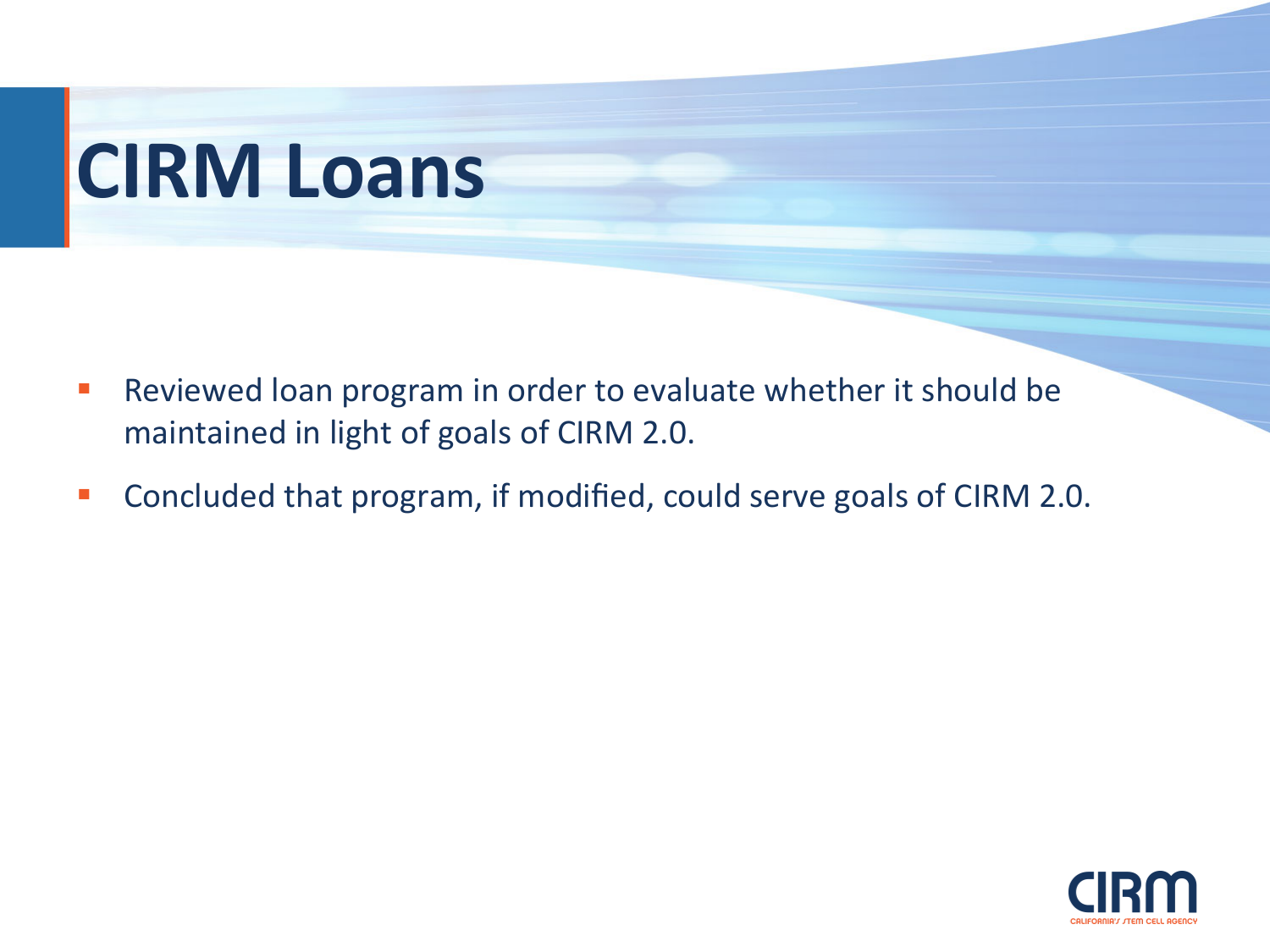## **Proposal**

- Permit recipients of CIRM's clinical stage project awards (PA-15-01, 15-02) and 15-03) to elect to convert their awards from a grant to a loan within the earlier of marketing approval by the Food and Drug Administration or seven years from the effective date of the award.
- Require awardee to repay the loan balance within ten days of making the election to convert from a grant to a loan, unless the parties agree to different terms.
- Set rate of repayment based on the date of repayment, and require higher rate the later the repayment occurs. (CIRM is in the process of gathering additional information in order to determine the appropriate rate of return.)

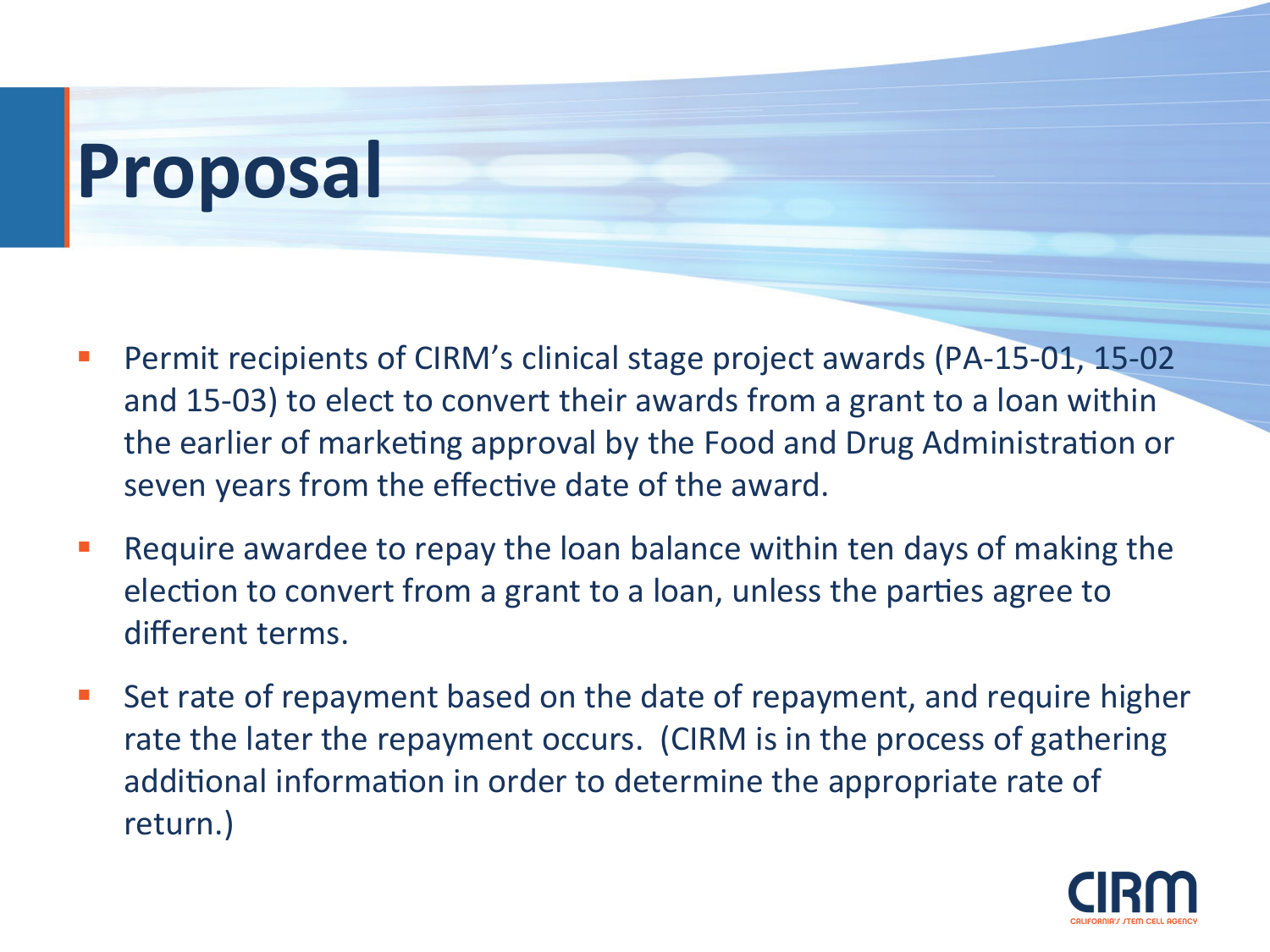# **Proposal**

- Conversion from a grant to a loan would become final only after the awardee has satisfied the terms of the conversion.
- CIRM's access, pricing, and march-in rights regulations would continue to apply an awardee that converts its award from a grant to a loan.

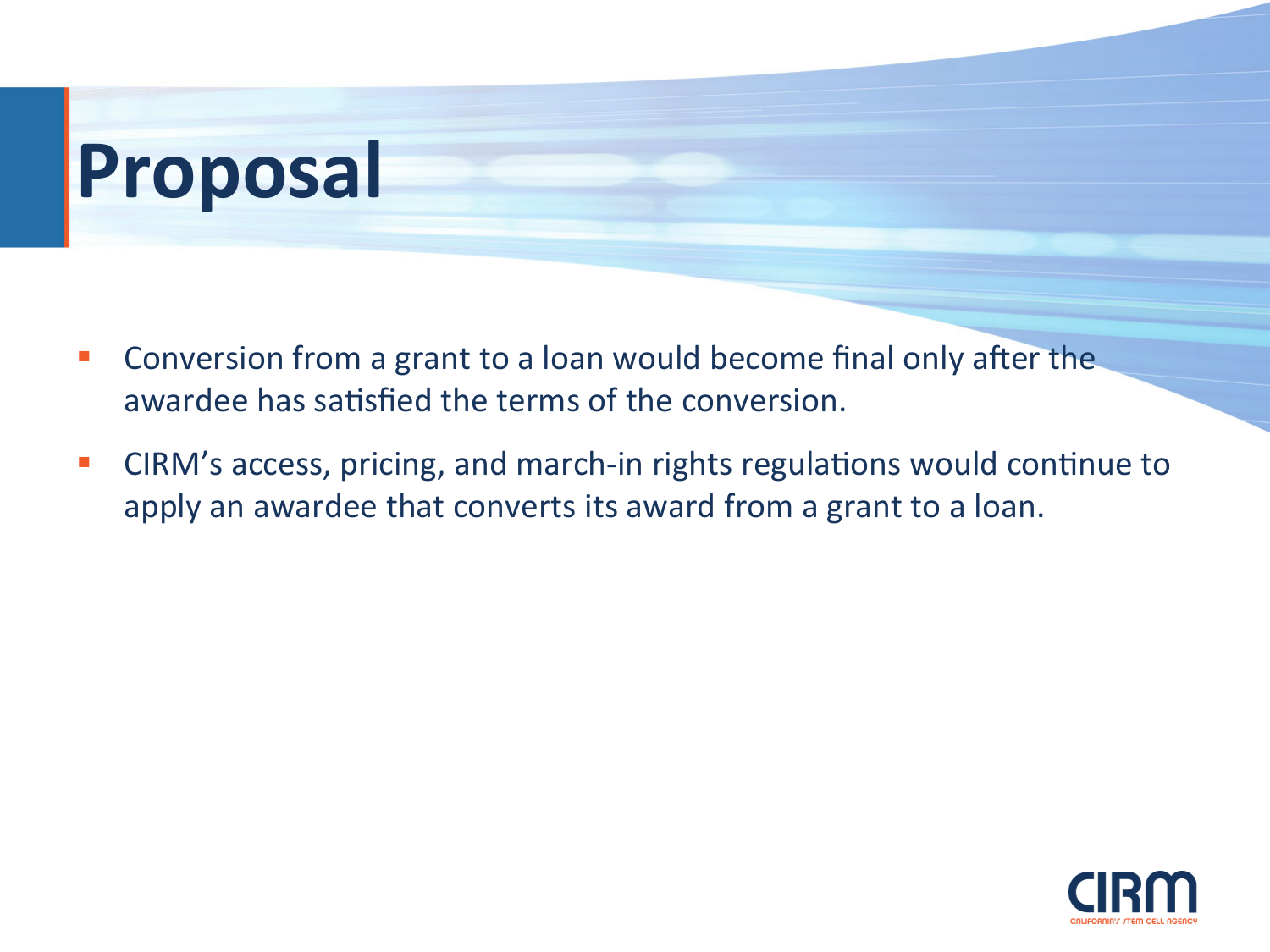# **Advancing CIRM's Mission**

Loan option would advance CIRM's mission to accelerate the delivery of stem cell therapies to patients with unmet medical needs in three ways:

- 1. Designed to encourage industry involvement in the commercialization of CIRM-funded inventions by offering an alternative to the traditional grant and loan options;
- 2. Creates an incentive for awardees to repay CIRM early, so that the agency could use the proceeds to make new research awards; and
- 3. Increases efficiency by eliminating complexity, reducing the administrative burden of negotiating separate loan agreements, and enforcing a separate administrative policy to cover loans.